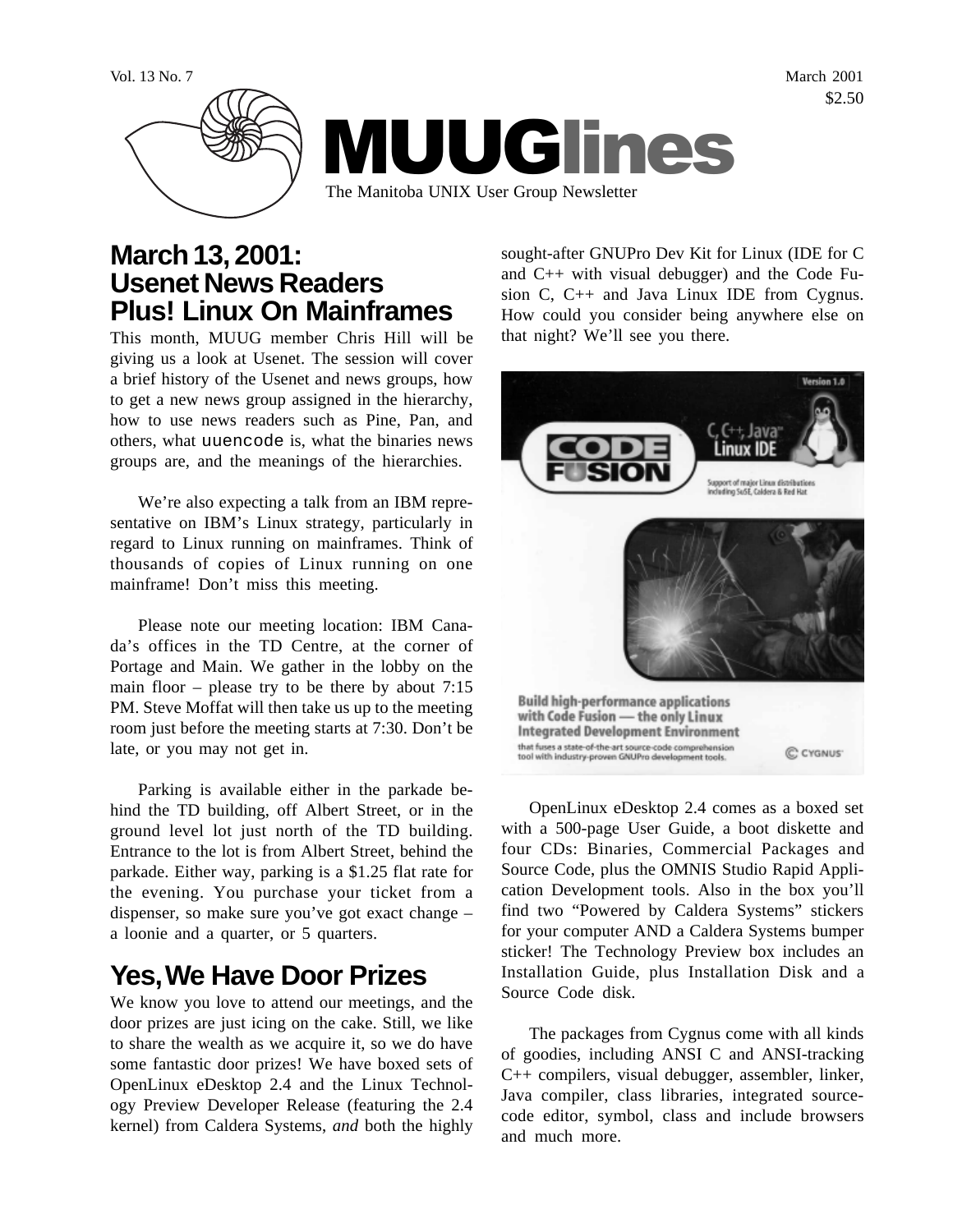# **Single-Floppy Linux In The Enterprise**

*By Kevin McGregor*

After you've got past the "Why should I use Linux at all" barrier, the next question usually asked is "Why should I use a mini-distribution instead of a [name of a full Linux distribution]? Is it faster/ better/safer to do it another way?"

You're not going to notice a speed difference for many applications. However, consider these advantages:

*Read-only boot media* Loading from read-only media and running from a RAMdisk provides great security and stability. If you've got a problem or suspect a compromise, simply power-cycle the computer to restore functionality and hunt down the problem at your leisure.

*Hardware requirements* The two parts of your computer which are most likely to fail are the hard disk and the power-supply fan, which leads to the power supply itself failing. With a floppy-based distribution, you can remove the hard disk (and CD-ROM drive) and use it in some other computer. without the hard drive and CD-ROM, the computer will produce a much lower level of heat, reducing the likelihood and impact of a power-supply failure.

On the dialin server in my office, the 500 MB hard drive failed (after making some very disturbing noises). As a temporary measure, we're using a 10 GB hard drive, of which some 98% is unused!

*Simplicity and security* A single-floppy distribution can provide better security than a full Linux distribution. Install Red Hat, SuSE, Mandrake or another, and select only the bare minimum of packages that the installer will let you get away with. You end up with anywhere from 110 MB to 500 MB installed.

Now reboot and take a look at what's been installed, and ask yourself how many of these programs can be attacked with buffer overflows or will provide convenient tools for an attacker to use against other computers. Not to mention the simplicity makes it even easier to configure, maintain

and debug. Several of the single-floppy distributions use the FAT file system, meaning even a basic Windows PC can be used to make configuration changes.

Now that I've convinced you, where do you start? First, make sure you have a *very* good idea of just what you're planning to implement. For example, I needed to set up a dialin server with just enough software to support mgetty and ppp. You may want to implement other services such as DNS, DHCP, DHCP Relay, a proxy server, telnet, ftp, ssh, http and many other services. You're only limited by your imagination and what will fit on one floppy.

What will fit on one floppy? Normally I'm referring to a standard 1440 KB 3.5" floppy. However there are ways to format a 3.5" floppy with even higher densities, up to 1743 KB.

What goes on this floppy? Here's where it starts to get interesting. Now that you have a good idea of which services are going to be implemented with this floppy, start by taking a look at the Linux Weekly News' Distributions page. This month's is at http://www.lwn.net/2001/0301/dists.php3. There you'll find a list on the left under the heading "Floppy-based". Take some time to browse through the various home pages to get a feel for what each of them does.

The Linux Router Project (http:// www.linuxrouter.org/) has seen a lot of development, and there are many packages contributed to it. For one list, see

http://wpkgate.kc.com.my.cpwright.com/lrp/ (yes, that's a long domain name).

You might also be interested at some point in "rolling your own". I will cover this option in a later article. If you're interested, see the Linux Bootdisk HOWTO (http://theoryx5.uwinnipeg.ca/LDP/ HOWTO/Bootdisk-HOWTO/). This method requires a distribution with a compiler and the source code for the kernel. In a nutshell, select the bare minimum hardware support options when you configure the kernel, then compile and copy it to a floppy. Sound easy? There are many details, but I'm going to leave them for a later article.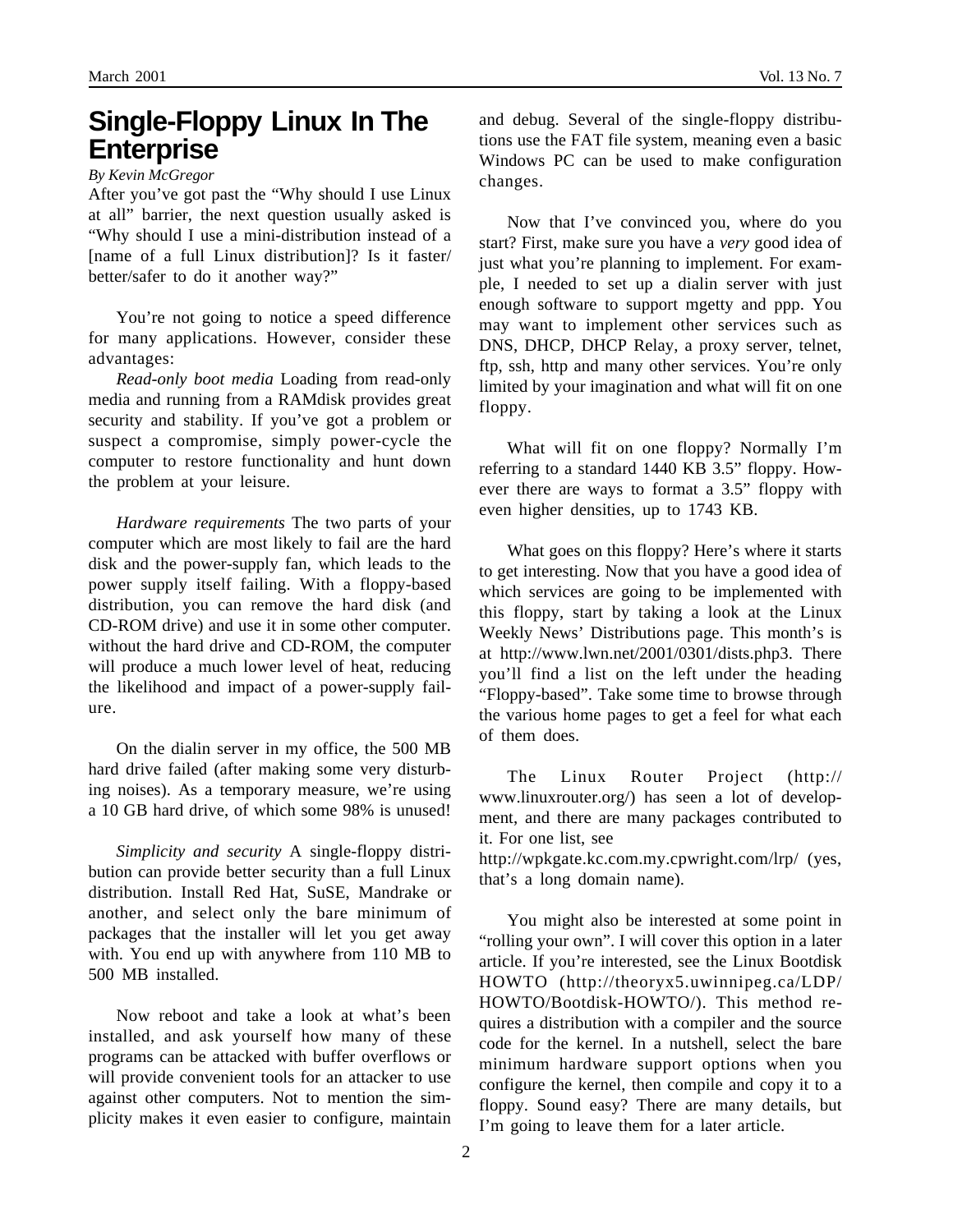This has just been the introduction. Next month, I will cover formatting an extra-high density floppy, and configuring the Linux Router Project floppy with optional packages for ppp support. The following month, I'll make a stab at explaining how to do it yourself, and the various snags you may encounter.

### **On Claude Shannon**

*By George Johnson, Organizer of this year's Conference on Shannon Sampling Theorems, SAMPTA 2001*

Dr. Claude Elwood Shannon, the American mathematician and computer scientist whose theories laid the groundwork for the electronic communications networks that now lace the earth, died on Saturday in Medford, Mass., after a long fight with Alzheimer's disease. He was 84.

 Understanding, before almost anyone, the power that springs from encoding information in a simple language of 1's and 0's, Dr. Shannon as a young man wrote two papers that remain monuments in the fields of computer science and information theory.

 "Shannon was the person who saw that the binary digit was the fundamental element in all of communication," said Dr. Robert G. Gallager, a professor of electrical engineering who worked with Dr. Shannon at the Massachusetts Institute of Technology. "That was really his discovery, and from it the whole communications revolution has sprung."

 Dr. Shannon's later work on chess- playing machines and an electronic mouse that could run a maze helped create the field of artificial intelligence, the effort to make machines that think. And his ability to combine abstract thinking with a practical approach — he had a penchant for building machines — inspired a generation of computer scientists.

 Dr. Marvin Minsky of M.I.T., who as a young theorist worked closely with Dr. Shannon, was struck by his enthusiasm and enterprise. "Whatever came up, he engaged it with joy, and he attacked it with some surprising resource — which might be some new kind of technical concept or a hammer and saw with some scraps of wood," Dr. Minsky said. "For him, the harder a problem might seem, the better the chance to find something new."

 Born in Petoskey, Mich., on April 30, 1916, Claude Elwood Shannon got a bachelor's degree in mathematics and electrical engineering from the University of Michigan in 1936. He got both a master's degree in electrical engineering and his Ph.D. in mathematics from M.I.T. in 1940.

 While at M.I.T., he worked with Dr. Vannevar Bush on one of the early calculating machines, the "differential analyzer," which used a precisely honed system of shafts, gears, wheels and disks to solve equations in calculus.

 Though analog computers like this turned out to be little more than footnotes in the history of the computer, Dr. Shannon quickly made his mark with digital electronics, a considerably more influential idea.

 In what has been described as one of the most important master's theses ever written, he showed how Boolean logic, in which problems can be solved by manipulating just two symbols, 1 and 0, could be carried out automatically with electrical switching circuits. The symbol 1 could be represented by a switch that was turned on; 0 would be a switch that was turned off.

 The thesis, "A Symbolic Analysis of Relay and Switching Circuits," was largely motivated by the telephone industry's need to find a mathematical language to describe the behavior of the increasingly complex switching circuits that were replacing human operators. But the implications of the paper were far more broad, laying out a basic idea on which all modern computers are built.

 George Boole, the 19th-century British mathematician who invented the two-symbol logic, grandiosely called his system "The Laws of Thought." The idea was not lost on Dr. Shannon, who realized early on that, as he once put it, a computer is "a lot more than an adding machine." The binary digits could be used to represent words, sounds, images — perhaps even ideas.

The year after graduating from M.I.T., Dr.